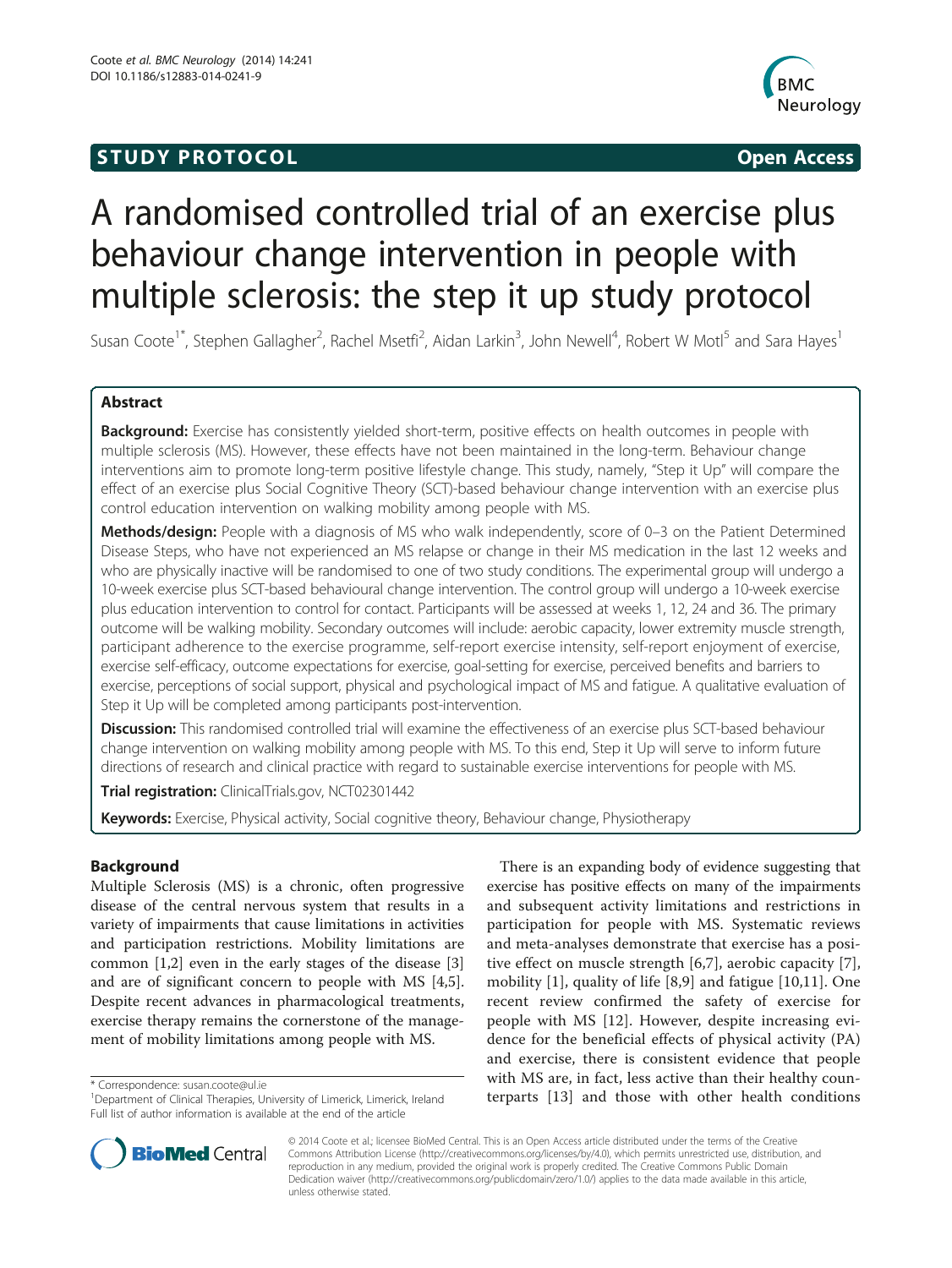[[14\]](#page-6-0). Klaren et al. (2013) [[15\]](#page-6-0) demonstrated that 20% of PwMS in their study met public health guidelines for mild-to-vigorous PA when compared to 47% of the healthy controls. This is of concern given that reduced PA levels are associated with reduced quality of life [[16](#page-6-0)], and increased risk of cardiovascular disease [\[17\]](#page-6-0). Indeed, a recent population study found that people with MS have a 2.4 fold increased risk of death due to cardiovascular disease than the general population [[18](#page-6-0)] and this may be linked with physical inactivity [\[19](#page-6-0)].

A recent multi-centre block randomised controlled trial, which evaluated the effectiveness of community exercise interventions for people with MS who had minimal gait impairment, demonstrated significant benefits of exercise in the community [\[20\]](#page-6-0). Physiotherapist- and fitness- instructor- led interventions consisted of combined aerobic and strengthening training components. That exercise intervention resulted in significant improvements in the physical impact of MS, psychological impact of MS, impact of fatigue and walking endurance [[20\]](#page-6-0). Of note, however, is that these improvements were not maintained over the longer term and the effect on the primary outcome measure (walking mobility) was no longer significant 12 weeks post-treatment [\[20\]](#page-6-0). Moreover, there was significant attrition with 50% loss to follow up at 24 weeks [[20\]](#page-6-0). It is therefore imperative that future research interventions facilitate long-term adherence and positive changes in PA behaviour, in order to inform the implementation of sustainable exercise interventions for people with MS.

A behavioural outcome of paramount importance for optimised, long-term effectiveness of exercise programmes is exercise-adherence, particularly post-intervention PA behaviour [[21](#page-6-0)].

Social Cognitive Theory (SCT) is one of the most widely-adopted theoretical frameworks for understanding and optimising PA and other health behaviours. Along these lines, researchers have developed a programme of work investigating a SCT-based behaviour change intervention. The intervention involves workshops that aim to enhance exercise self-efficacy and focus on the provision of information relative to PA participation based on the principles of SCT; namely outcome expectations, selfefficacy, impediments and goal setting. Previous research has demonstrated that individuals who completed the SCT-based intervention attended more exercise sessions than individuals in the standard care group [\[22](#page-6-0)]. Subsequent research using an online delivery [[23](#page-6-0)] observed significant positive effects on PA as measured by the Godin Leisure Time Exercise Questionnaire that were subsequently replicated as a significant, large increase on accelerometer step counts [[24](#page-6-0)]. Supplementing the programme with video coaching further increased PA and this change was maintained 12 weeks post-intervention [\[25\]](#page-6-0).

Given the positive effects of these two separate but complementary areas of work it is probable that a combination of exercise and SCT-based behaviour change approaches could further improve and maintain health outcomes for people with MS. Step it Up will compare the effect of an exercise plus SCT-based behaviour change intervention with an exercise plus control education intervention on walking mobility among people with MS. Our hypothesis is that those in the exercise and SCT-based intervention will achieve significantly more improvement in walking mobility than the control group post-intervention (12 weeks) and that this improvement will be maintained at 24- and 36- week follow up.

#### Methods/design

#### Study design

This will be a multi-centre, double blind, randomised, controlled trial comparing an exercise plus SCT-based intervention with an exercise plus contact control education intervention. Outcomes measures will be administered at weeks 1, 12, 24 and 36. The study will be performed in agreement with the Declaration of Helsinki and is approved by the Health Service Executive Mid-West Research Ethics Committee, the Galway University Hospitals Clinical Research Ethics Committee and the University of Limerick, Faculty of Education and Health Sciences Research Ethics Committee.

#### Sample size

It is assumed that the effect of the intervention yields an average improvement in 6 Minute Walk Test (6MWT) distance of 36 m with an estimated standard deviation of 48.2 m [\[26\]](#page-6-0). In order to have 80% power (at the 5% significance level) to detect such a difference in mean improvement in 6MWT over the study period between groups, a sample of size 62 randomised equally to two arms (i.e. 31 per arm) is needed. In order to account for potential drop out a sample of size 72 will be recruited.

#### Recruitment and eligibility

The participants will be recruited using the social media, email and postal communications of the MS Society of Ireland. Additionally people with MS will be recruited via neurology clinics in three urban locations in the west and south of Ireland. People who are interested in taking part in the trial will be invited to contact the research team at the University of Limerick via phone or email, wherein they will be given an opportunity to ask questions about Step it Up. When contacted, the researcher will explain the study in detail. Potential participants will be screened for selection criteria over the telephone and participant information leaflet and informed consent forms via post or email will be sent to each potential participant. Inclusion criteria are: (1)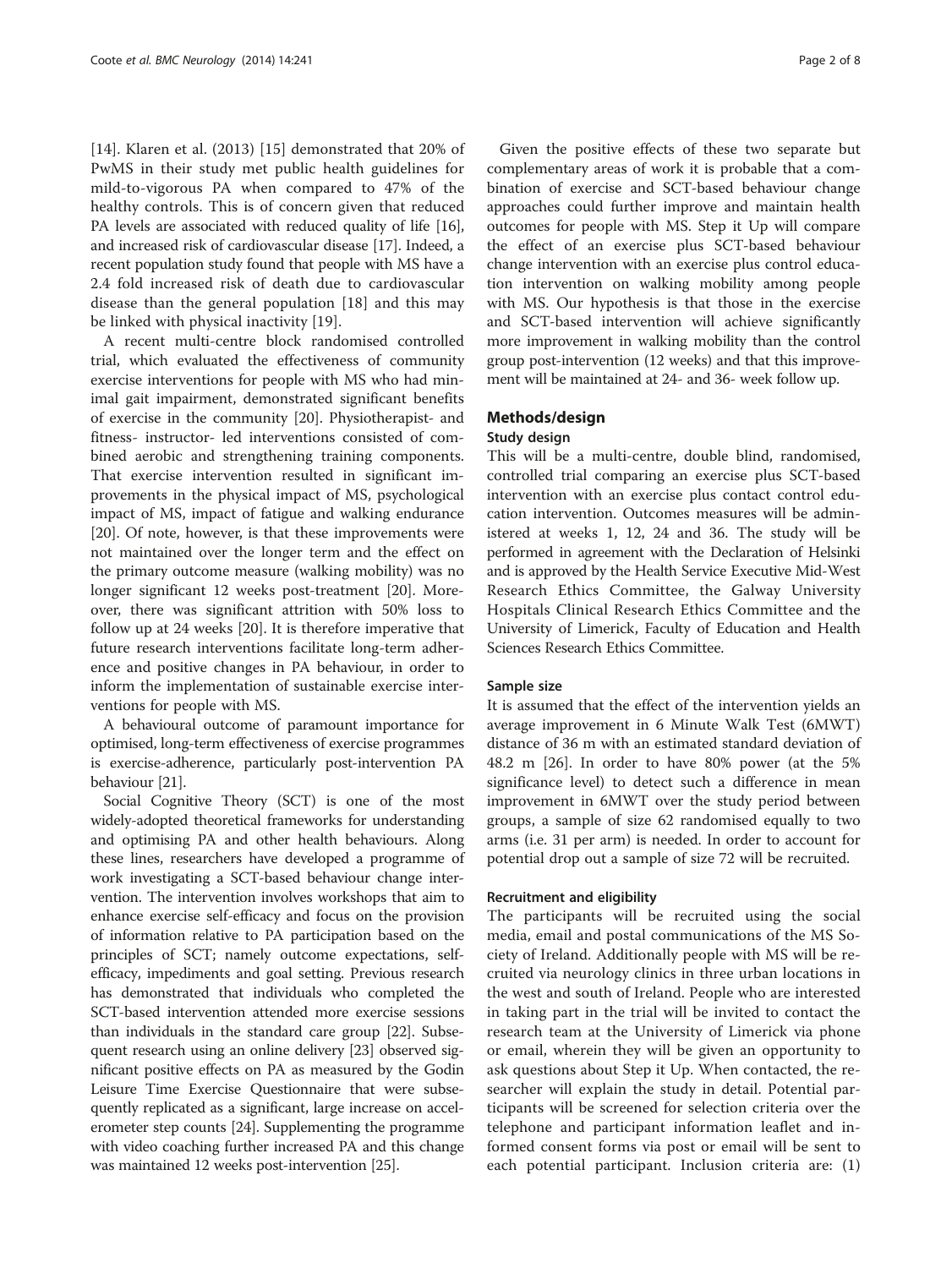physician-confirmed formal diagnosis of MS, (2) aged 18 years or more, (3) Patient Determined Disease Steps score of  $0-3$ ,  $(4)$  a sedentary lifestyle  $\langle 30 \rangle$  minutes of moderate to strenuous exercise one day or more per week over the last six months) and (5) willing to give written informed consent. Exclusion criteria are: (1) pregnancy, (2) MS relapse in the last 12 weeks and (3) changes to MS medication or steroid treatment in the last 12 weeks.

#### Random allocation procedures

Participants will be randomly allocated individually to the exercise plus SCT-based intervention or the exercise plus contact control education intervention. The allocation sequence will be concealed from all study personnel until after data collection is complete. All participants will be informed that we are evaluating the effect of combining exercise and education, and as such will be blind to their group allocation.

#### Intervention procedures

#### Exercise plus contact control education intervention

The control group will receive an exercise and a didactic control education component. The exercise intervention will be common to both groups, will include aerobic and strengthening components and will be delivered by physiotherapists who are trained in the delivery of this standardised exercise intervention. The aim of the exercise component is to progressively increase the intensity of both aerobic and strengthening activities to enable the participants to reach the recently published MS exercise guidelines [[7\]](#page-6-0). The aerobic activity will be walking, the intensity of which will be monitored using step rate measured using the Yamax digiwalker pedometer\* (which will be provided to all participants) and an exercise log to document duration of walking exercise and number of steps taken. It is widely accepted that 100 steps per minute equates to three MET or moderate intensity PA among various clinical populations [\[27,28](#page-6-0)]. Similar values have been established for people with MS where the mean steprate threshold at three METs for mean heights was 99 for people with MS who had minimal walking impairment and 96 for those with MS who had mild-moderate walking impairment [\[29](#page-6-0)]. Thus the target walking exercise intensity for both groups in the current study will be a rate of 100 steps per minute. Participants will begin with 10 minutes of walking twice weekly at a rate of 100 steps/minute and increase incrementally in 5 minute intervals over 5 weeks until they reach the guideline of 30 minutes twice weekly [[7](#page-6-0)].

The strengthening programme is based on a communitybased exercise programme that has been evaluated previously [[20](#page-6-0)] and will consist of ten exercises targeting major muscle groups for the upper and lower extremities

using elastic resistance band. The intensity and duration of the strengthening component of the intervention will be progressed by increasing the number of repetitions and sets and changing the resistance of the elastic resistance band used for each strengthening exercise. Participants will begin with one set of 10–15 repetitions and gradually increase the number of sets, repetitions and level of resistance until they meet the target of two sets of each exercise twice weekly with sufficient resistance that they are failing on the 12th repetition. Over the 10-week programme participants will attend the group exercise class on six occasions, supplemented with a telephone coaching call in the weeks without classes (intervention weeks 4, 6, 7 and 9). These telephone calls will consist of direct questions about the frequency, intensity, type and duration of exercise they have completed and whether they have experienced any adverse events or relapses. Of note, these telephone calls will also be conducted at weeks 16, 20 and 36, after the 10-week intervention has been completed. After each of the group exercise classes the control group will receive an education session about topics unrelated to PA behaviour, e.g. diet, vitamin D, sleep, temperature and hydration, and immunisations and vaccinations.

#### Exercise plus SCT-based intervention

The exercise plus SCT-based intervention group will receive the same exercise intervention as the control group (as described in the previous section).This group will also receive a behaviour change intervention based on the principles of SCT. The SCT-based education sessions will be delivered after each exercise session by physiotherapists who are trained in this area and will incorporate the principle elements of SCT including self-efficacy, outcome expectations, impediments and goal-setting. Session 1 will consist of a discussion on the benefits of exercise for persons with MS, instructions for beginning an exercise program, education on outcome expectations (physical, social, self-evaluative and mental outcome expectations) of the Step it Up intervention and instructions on effective self-monitoring of one's behaviour (use of exercise logs and pedometers). Session 2 will include group discussion and physiotherapyled guidance on setting specific, measureable, adjustable, action-oriented, realistic and time-based exercise and PA goals. Participants will also complete group-based written assignments and document their exercise goals during this session. Session 3 will focus on the concept of self-efficacy, with emphasis on the sources of self-efficacy, namely: mastery accomplishments, social modelling, social persuasion and the interpretation of physiological states. Session 4 will consist of discussion and documentation of the barriers and facilitators of exercise (environmental, social, health and cognitive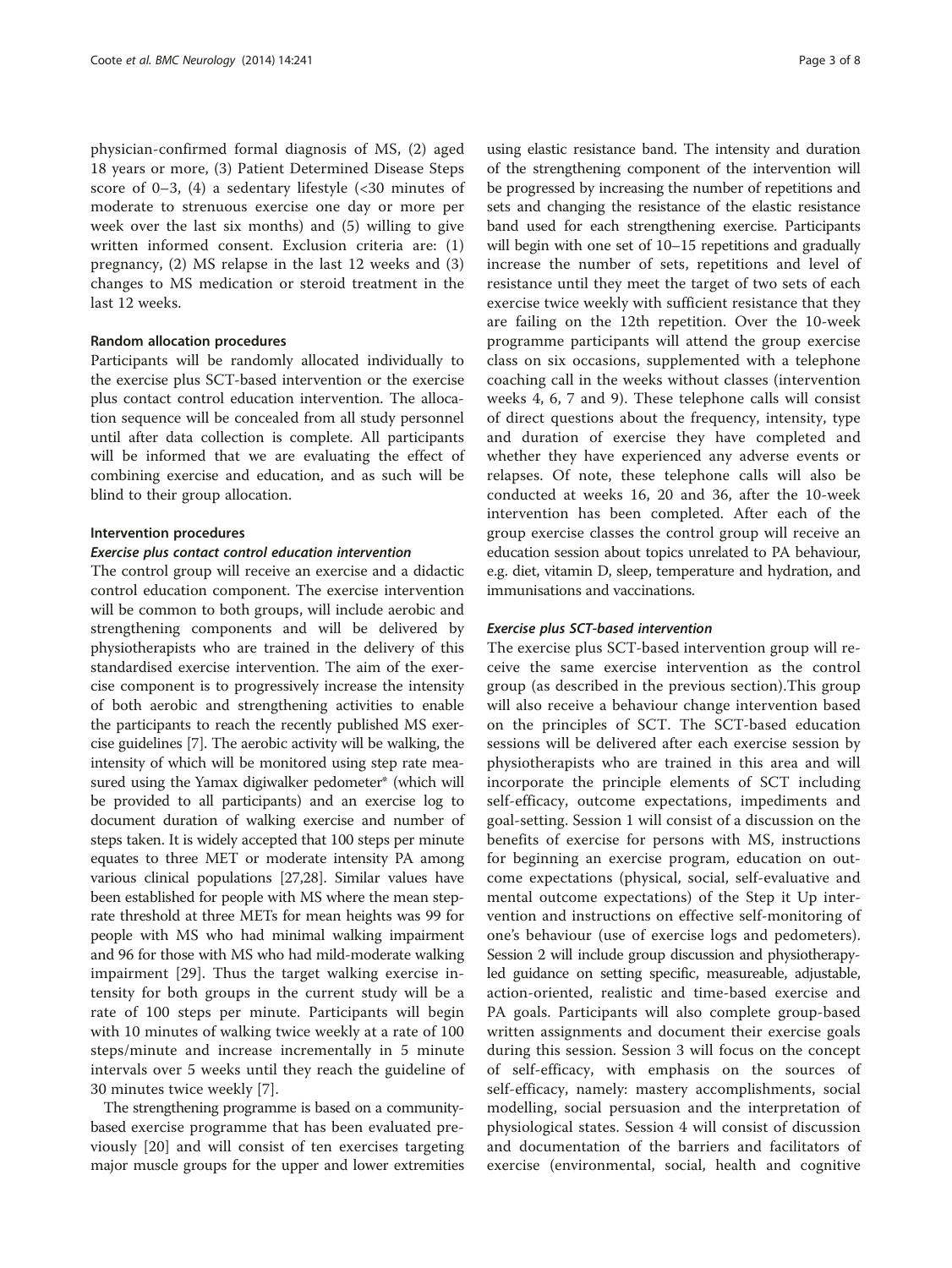and behavioural). Session 5 will focus on the concept of long-term maintenance of a physically-active lifestyle. The last education session will involve a celebratory ceremony for the participants to commend them on their successful completion of the Step it Up programme. Beyond providing presentation notes, individual reflection and written exercises, group discussion on each of the principles of SCT, and providing on-going feedback on all aspects of PA behaviour, the program will include video files of people with MS discussing PA behaviour and their experiences of initiating and maintaining a physicallyactive lifestyle. The use of video files of people with MS is grounded in a central tenet of SCT- the promotion of self-efficacy via social modelling and social persuasion. On the weeks when the participants do not attend group sessions, they will receive a telephone coaching call from the physiotherapist. These coaching calls will consist of guided conversations that consider the components of SCT delivered in the previous session and a revision of other components. Of note, participants will also receive telephone coaching calls from the physiotherapists at weeks 16, 20 and 36 (after the 10-week programme has been completed) in order to revise the topics covered during the Step it Up programme and to act as a support for long-term maintenance of a physically-active lifestyle.

#### Ensuring the fidelity of the interventions

A manual of operating procedures will be provided to the physiotherapists and incorporated into training for the physiotherapists and provided to them for their use throughout their delivery of the Step it Up programme. The physiotherapists' adherence to the Step it Up intervention protocol will be verified using ad-hoc video analysis of the intervention programme. Fidelity of the intervention dose will be further monitored by recording participant attendance for each session and participant exercise completion and intensity of exercise using exercise log books throughout the 10-week intervention.

#### Measures

Outcome measures will be conducted pre-intervention (week 1), post-intervention (week 12), and at 3-months (week 24) and 6- months (week 36) follow-up. The outcome measures for this study include those measures recommended by an expert consensus group on a core set of outcome measures for exercise trials in MS [[30](#page-6-0)] and demonstrate acceptable reliability and validity coefficients among people with MS. The participants will be sent all of the self-report outcome measures via post to complete prior to their objective assessment meeting with the blinded assessor (SH). Participants will receive instruction on how to complete each self-report measure according to standardised instructions for each measure of outcome. The postdoctoral researcher (SH) will be

blind to allocation and will conduct all objective assessments on the week preceding the start of the Step it Up intervention.

#### Screening measure

Potential participants will be screened for eligibility for this study using the PDDS scale [[31\]](#page-6-0). The PDDS scale contains a single item for measuring self-reported neurological impairment on an ordinal level from zero (Normal) to eight (Bedridden). Scores from the PDDS are linearly and strongly related with physician-administered Expanded Disability Status Scale (EDSS) scores [\[31\]](#page-6-0).

#### Demographic and clinical information

Participants will be asked to supply details regarding age, gender, level of formal education, time since diagnosis of MS, duration of symptoms of MS, falls history, exercise history, marital status and employment status. Additionally, a researcher formally training in the use of the Expanded Disability Status Scale (EDSS) (SH) will administer the EDSS to all participants at baseline in order to gain a descriptive variable of disability. The EDSS is a clinical outcome measure of MS disease progression and is commonly the standard that other outcome measures are compared against [[32\]](#page-6-0). It consists of functional systems subscales and a total score which is an ordinal rating ranging from 0 (normal neurological status) to 10 (death due to MS).

#### Primary outcome

Consistent with the finding that people with MS report mobility limitations as their greatest concern [\[5](#page-6-0)], the primary outcome will be walking mobility. This will be measured by the Six Minute Walk Test (6MWT), Timed Up and Go test (TUG) and the Multiple Sclerosis Walking Scale-12 (MSWS-12) in order to capture walking endurance, walking speed and participant-reported limitations in walking.

The 6MWT will involve the participants being instructed to walk for six minutes as quickly and safely as possible [[33](#page-6-0)] and the distance (m) covered will be recorded. The 6MWT has demonstrated excellent testretest reliability and concurrent validity among people with mild to moderate MS [\[33\]](#page-6-0).

For the TUG, the participants will be instructed to stand up from a chair, walk 3 m, then turn around walk back to the chair and sit down, as quickly and safely as possible. The participants' performance will be timed and the mean score of three performances of the TUG will be used in analysis. TUG-cognitive involves adding a cognitive task (subtracting three from a random number between 20 and 100) while performing the TUG. Previous research demonstrates excellent test-retest reliability for people with mild MS (EDSS: 0–4) [\[34\]](#page-6-0).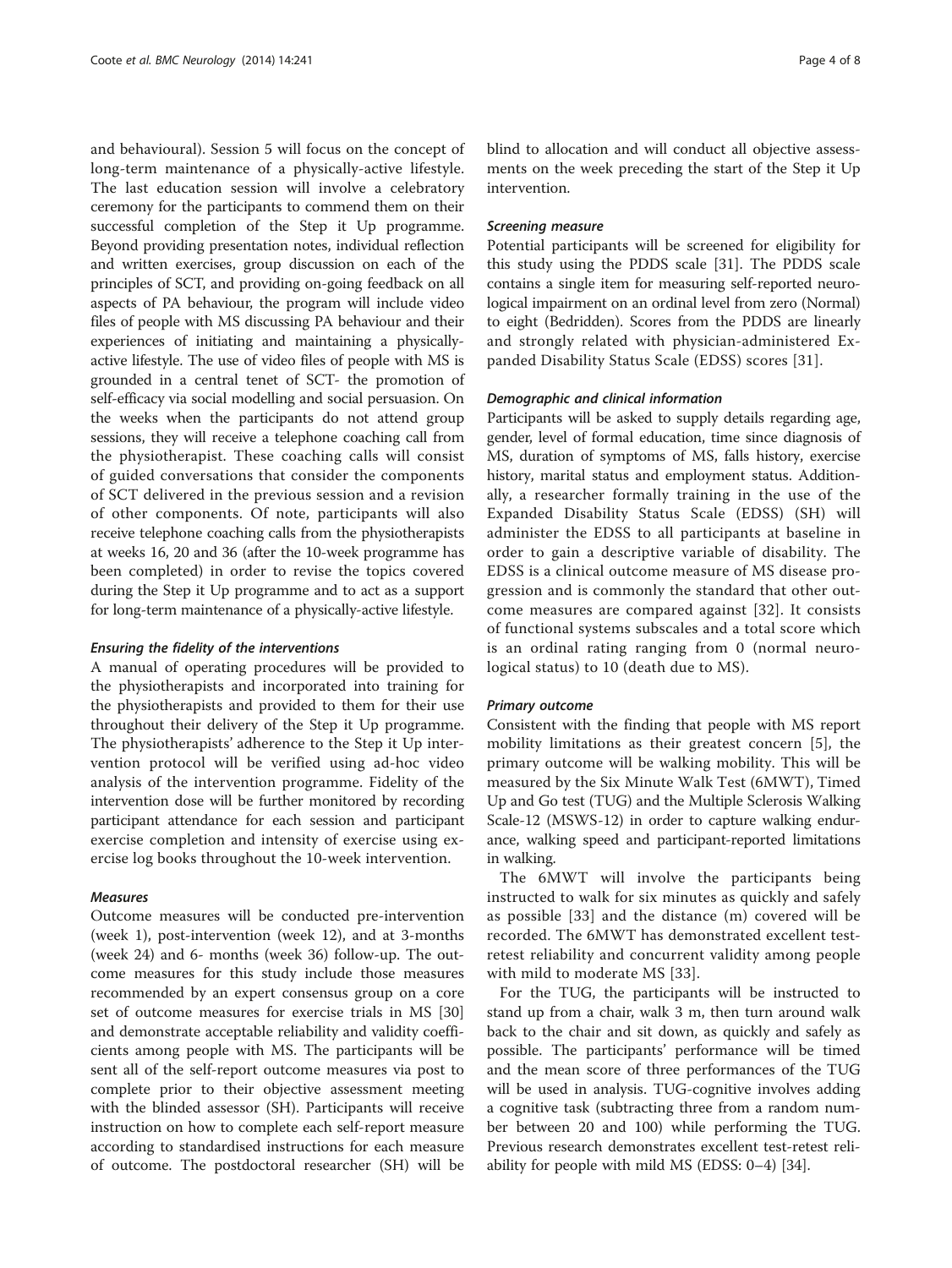The MSWS-12 will be used to measure participants' self-reported walking limitations due to MS during the previous two weeks. All items are measured on a likert scale ranging from 1 (not at all) to 5 (extremely). Psychometric testing of the MSWS-12 has demonstrated that it has excellent internal consistency [\[35](#page-6-0),[36](#page-6-0)], test-retest reliability [[37\]](#page-6-0) and concurrent validity [\[38](#page-6-0)].

#### Secondary outcomes

The 5 times sit to stand test [[39\]](#page-6-0) will be used to measure lower extremity muscle strength. The participants will be instructed to stand up and sit down as quickly as possible when rising from a chair. It has demonstrated excellent construct validity among people with MS [\[33\]](#page-6-0). The 5 times sit to stand test has also demonstrated moderate to excellent concurrent validity among people with MS who had mild to moderate disability [[40](#page-6-0)].

Aerobic capacity will be measured among participants using the Modified Canadian Aerobic Fitness Test [[41](#page-6-0)] (mCAFT). The mCAFT is a graded step test and can predict  $VO<sub>2peak</sub>$  using a published regression equation for people with MS [\[42\]](#page-6-0).

The Hospital Anxiety and Depression Scale (HADS) [[43\]](#page-6-0) is a 14-item self-report scale and will be used to measure anxiety and depression among participants. The HADS has been validated among people with MS, demonstrating acceptable sensitivity (90% and 89% for the depression subscale) and specificity (87% and 81% for the anxiety subscale) [[44](#page-6-0)].

The Symbol Digit Modalities Test (SDMT) [\[45\]](#page-6-0) will be used to measure processing speed. Participants will be presented with a series of nine geometric symbols, each paired with a different single digit number in a key at the top of the page. Participants will be instructed to provide the digit associated with each corresponding symbol and the score shall be the number correctly completed in 90 seconds. The SDMT is a commonly-used, validated assessment of cognitive function in individuals with MS [\[46\]](#page-6-0).

PA will be measured using the Godin Leisure-Time Exercise Questionnaire (GLTEQ) [\[47](#page-6-0)] and the shortform of the International Physical Activity Questionnaire (IPAQ) [[48\]](#page-6-0). Evidence for the validity of these measures in people with MS has been reported [\[49](#page-6-0)-[51\]](#page-6-0). The GLTEQ is a self-administered assessment that has three items that measure the frequency of strenuous, moderate, and mild physical activities for periods of more than 15 min during a person's free time over the previous week. The short-form of the IPAQ was designed for population surveillance of PA among adults and measures the frequency and duration of vigorous-intensity activities, moderate-intensity activities, walking and sitting during a 7-day period.

Additionally, the SenseWear Arm band (SWA) will be used as an objective estimate of PA using both mean

daily step count and mean daily energy expenditure estimates over a 7-day period. The acceptable criterion validity of the mean daily energy expenditure (kilocalorie estimates) over a 7-day period of the SWA has been demonstrated among people with mild disability with MS [\[52\]](#page-6-0).

Adherence to the exercise programme will be documented throughout the 10-week intervention via selfreport exercise logs. These exercise logs will capture information regarding participant attendance at the exercise classes. In relation to the strengthening component of the exercise programme, the number of sets, repetitions and colour of resistance band used will be recorded for each exercise during each exercise session. Additionally, the duration of each walking exercise session and pedometer-measured step count will be recorded in the exercise logs. The logs will also record participants' reported enjoyment of each exercise session using a likert scale ranging from one (not at all) to seven (very much) and their perceived rate of exertion during each exercise session using a likert scale ranging from 6 (no exertion at all) to 20 (maximal exertion) [\[53\]](#page-7-0).

Five questionnaires will be implemented to measure SCT domains. These include the Exercise Self-Efficacy Scale (EXSE), Exercise Goal Setting (EGS) scale [\[54](#page-7-0)], Multidimensional Outcomes Expectations for Exercise Scale (MOEES) [[55](#page-7-0)], the Social Provisions Scale (SPS) [[56\]](#page-7-0) and an exercise benefits and barriers questionnaire. These questionnaires have been validated and have been used in previous research on PA [\[23](#page-6-0)[,57,58](#page-7-0)].

The Multiple Sclerosis Impact Scale 29 (MSIS-29) [[59](#page-7-0)] is a measure of the physical and psychological impact of MS from the patient's perspective. Excellent internal consistency for the physical and psychological subscales, respectively, and moderate to excellent concurrent validity for the physical and psychological subscales, respectively have been reported for the MSIS-29 [\[60\]](#page-7-0).

The Modified Fatigue Impact Scale (MFIS) is a 21-item self-report questionnaire and will measure the impact of fatigue on physical, cognitive and psychosocial aspects functioning among participants. Excellent test-retest reliability [[61\]](#page-7-0), internal consistency [[62](#page-7-0)] and concurrent validity [[61\]](#page-7-0) has been reported in MS populations.

#### Statistical analysis

Suitable numerical statistics and graphical summaries will be used to describe characteristics of the sample at baseline and to assess the validity of any distributional assumptions needed for the formal analysis. The flow of trial participants and the level of missing data for all outcomes will be documented and an analysis into the cause of missingness (if present) will be conducted. All losses to follow-up and dropouts will be accounted, and where possible, reasons documented. The primary analysis will compare differences in the primary response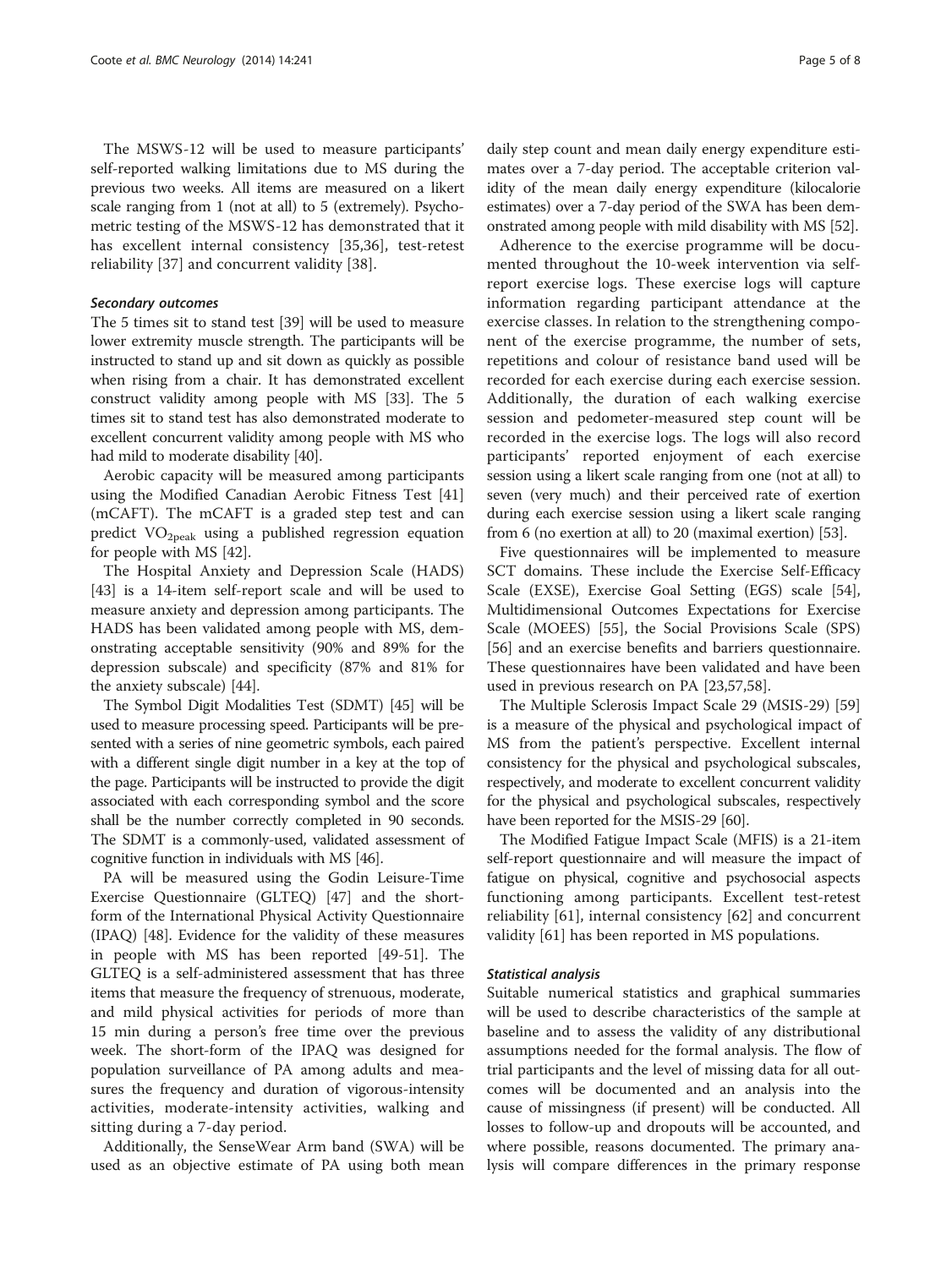<span id="page-5-0"></span>variable, namely the difference in mean steps between the two treatment arms across the 12 week time period. Several analyses will be performed to compare the change in the primary response variable across time and between groups while adjusting for baseline as appropriate. These will include linear mixed models for a continuous response with different covariance structures compared in order to best model the correlation structure within subjects across time. All tests of significance will be two-sided and conducted at an alpha = 0.05 level of statistical significance. A further analysis will be performed to compare the estimated effect of the intervention when imputing values for all missing data in order to investigate the assumptions relating to missingness, and the effect, if any, on the overall conclusion. Multiple imputation will be performed using a Predictive Model Based Method using chained equations where each missing value is replaced by 20 imputed values. The results of each 'complete' model (i.e. with imputed values) will be averaged using the Barnard-Rubin adjustment method.

#### Qualitative analysis

Qualitative study of participants' experiences of the Step it Up programme will be completed at weeks 12 and 36. This study is to compliment the quantitative findings and aspects and is response to a recent call for researchers to include a qualitative component to intervention trials [[63](#page-7-0)]. In brief, 24 participants who complete the Step it Up programme will take part in one to one semi-structured interviews with questioning focusing on what worked and did not work; interviews will be audio-recorded, transcribed and analysed using thematic analysis using a qualitative descriptive design [\[64,65](#page-7-0)]. The pertinent features underlying qualitative description are: purposive sampling; a semi-structured interview schedule with open-ended questions; content data analysis and; descriptive results, close to the dataset [[64,65\]](#page-7-0).

#### **Discussion**

This RCT will examine the effectiveness of an exercise plus SCT-based behaviour change intervention on walking mobility among people with MS. The Step it Up programme addresses limitations of exercise trials in the MS population highlighted in the literature to date. Step it Up will combine the well-recognised behaviour change principles of SCT with an evidence-based exercise programme, employing a mixed-methods approach and a long-term follow-up period. In order to systematically examine the intervention effects on walking mobility the Step it Up programme will include an array of outcome measures that will be used as manipulation checks, i.e. lower extremity muscle strength, aerobic capacity, SCT domains. Additionally, the exercise component of the Step it Up programme will be informed by published evidence-informed PA guidelines for people

with MS [[7](#page-6-0)]. The Step it Up programme will build on the work of Coote and colleagues [\[20,](#page-6-0)[66](#page-7-0)] and Motl and colleagues [\[25](#page-6-0)] by evaluating the combined effects of an evidence-based exercise programme with a behavioural change programme using a RCT design. To this end, Step it Up will serve to inform future directions of research and clinical practice with regard to sustainable exercise interventions for people with MS.

#### **Abbreviations**

MS: Multiple sclerosis; PA: Physical activity; SCT: Social cognitive theory; RCT: Randomised controlled trial.

#### Competing interests

The authors declare that they have no competing interests.

#### Authors' contributions

SC contributed to the conception and design of the study, supervises the study and drafted and edited the manuscript. RWM contributed to the conception and design of the study, the conception and design of the SCT-based intervention and exercise programs, and editing the manuscript. JN overseas the statistical aspects of the trial and contributed to editing the manuscript. SH contributed to the design, delivery and evaluation of the trial and drafting the manuscript. AL contributed to the recruitment strategy employed edited the manuscript. SG contributed to the design, delivery and evaluation of the study and will oversee the qualitative component of the study. RM contributed to editing the manuscript. All authors read and approved the final manuscript.

#### Authors' information

SC is a Lecturer in Physiotherapy and member of the Centre for Physical Activity and Health Research at the University of Limerick. SG is a Health Psychologist and Lecturer in Psychology at the University of Limerick. JN is a Senior Lecturer in Biostatistics and head of the Biostatistics Unit in the HRB Clinical Research Facility, NUI Galway. AL is a National Services Development Manager with the Multiple Sclerosis Society of Ireland. RM is a Senior Lecturer in Psychology at the University of Limerick. RWM is an Associate Professor with a background in Kinesiology and Neurosicience, who has been conducting research on exercise, physical activity, and MS for over a decade. SH is a Health Research Board post-doctoral research fellow with a background in neurological physiotherapy clinical practice and research.

#### Acknowledgements

This work is supported by the Irish Health Research Board Health Research Award, grant number: HRA\_PHR/2013-264.

#### Author details

<sup>1</sup> Department of Clinical Therapies, University of Limerick, Limerick, Ireland. <sup>2</sup>Department of Psychology, Centre for Social Issues Research, University of Limerick, Limerick, Ireland. <sup>3</sup>Multiple Sclerosis Society of Ireland, Dublin, Ireland. <sup>4</sup>HRB Clinical Research Facility and School of Mathematics, Statistics and Applied Mathematics, National University of Ireland, Galway, Ireland. 5 Department of Kinesiology and Community Health, University of Illinois, Urbana-Champaign, USA.

#### Received: 25 November 2014 Accepted: 8 December 2014 Published online: 21 December 2014

#### References

- Snook EM, Motl RW: Effect of exercise training on walking mobility in multiple sclerosis: a meta-analysis. Neurorehabil Neural Repair 2009, 23:108–116.
- 2. Coote S, Finlayson M, Sosnoff JJ: Level of mobility limitations and falls status in persons with multiple sclerosis. Arch Phys Med Rehabil 2014, 95:862–866.
- 3. Bethoux F, Bennett S: Introduction: enhancing mobility in multiple sclerosis. Int J MS Care 2011, 13:1–3.
- 4. Finlayson M: Introduction: occupational therapy practice and research with persons with multiple sclerosis. Occup Ther Health Care 2004, 17:1-4.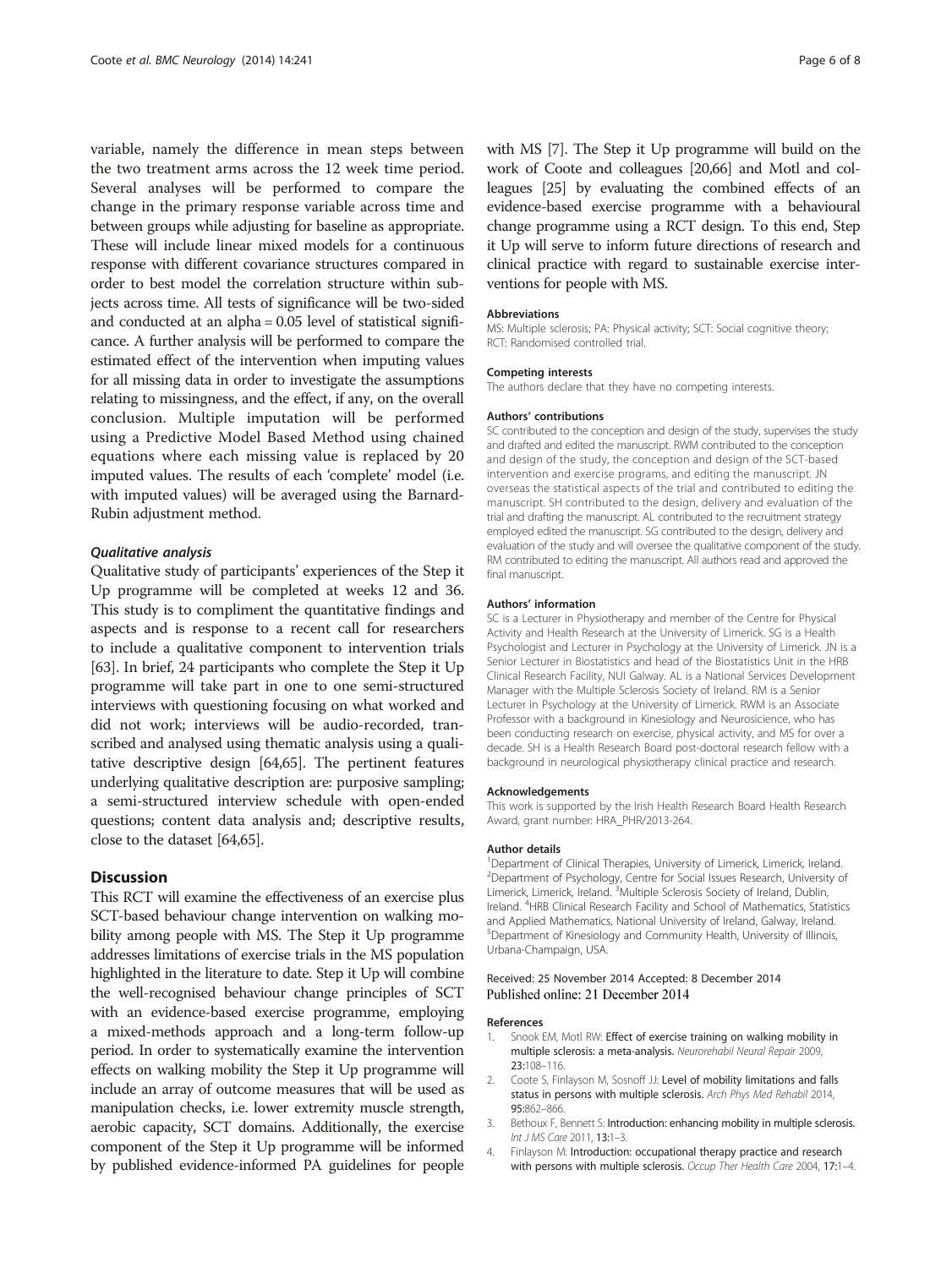- <span id="page-6-0"></span>5. Heesen C, Böhm J, Reich C, Kasper J, Goebel M, Gold SM: Patient perception of bodily functions in multiple sclerosis: gait and visual function are the most valuable. Mult Scler 2008, 14:988–991.
- 6. Kjolhede T, Vissing K, Dalgas U: Multiple sclerosis and progressive resistance training: a systematic review. Mult Scler 2012, 18:1215–1228.
- 7. Latimer-Cheung AE, Martin Ginis KA, Hicks AL, Motl RW, Pilutti LA, Duggan M, Wheeler G, Persad R, Smith KM: Development of evidence-informed physical activity guidelines for adults with multiple sclerosis. Arch Phys Med Rehabil 2013, 94:1829–1836.
- Motl RW, Gosney JL: Effect of exercise training on quality of life in multiple sclerosis: a meta-analysis. Mult Scler 2008, 14:129-135.
- Kuspinar A, Mayo NE: Do generic utility measures capture what is important to the quality of life of people with multiple sclerosis? Health Qual Life Outcomes 2013, 11:71–81.
- 10. Andreasen AK, Stenager E, Dalgas U: The effect of exercise therapy on fatigue in multiple sclerosis. Mult Scler 2011, 17:1041–1054.
- 11. Pilutti LA, Greenlee TA, Motl RW, Nickrent MS, Petruzzello SJ, Stephen J: Effects of exercise training on fatigue in multiple sclerosis: a metaanalysis. Psychosom Med 2013, 75:575–580.
- 12. Pilutti LA, Platta ME, Motl RW, Latimer-Cheung AE: The safety of exercise training in multiple sclerosis: a systematic review. J Neurol Sci 2014, 343:3-7.
- 13. Sandroff BM, Motl RW, Suh Y: Accelerometer output and its association with energy expenditure in persons with multiple sclerosis. J Rehabil Res Dev 2012, 49:467–476.
- 14. Motl RW, McAuley E, Snook EM: Physical activity and multiple sclerosis: a meta-analysis. Mult Scler 2005, 11:459–463.
- 15. Klaren RE, Motl RW, Dlugonski D, Sandroff BM, Pilutti LA: Objectively quantified physical activity in persons with multiple sclerosis. Arch Phys Med Rehabil 2013, 94:2342–2348.
- 16. Motl RW, McAuley E, Snook EM, Gliottoni RC: Physical activity and quality of life in multiple sclerosis: intermediary roles of disability, fatigue, mood, pain, self-efficacy and social support. Psychol Health Med 2009, 14:111–124.
- 17. Slawta JN, McCubbin JA, Wilcox AR, Fox SD, Nalle DJ, Anderson G: Coronary heart disease risk between active and inactive women with multiple sclerosis. Med Sci Sports Exerc 2002, 34:905-912.
- 18. Lalmohamed A, Bazelier MT, Van Staa TP, Uitdehaag BMJ, Leufkens HGM, De Boer A, De Vries F: Causes of death in patients with multiple sclerosis and matched referent subjects: a population-based cohort study. Eur J Neurosci 2012, 19:1007–1014.
- 19. Motl RW, Fernhall B, McAuley E, Cutter G: Physical activity and self-reported cardiovascular comorbidities in persons with multiple sclerosis: evidence from a cross-sectional analysis. Neuroepidemiolgy 2011, 36:183–191.
- 20. Garrett M, Hogan N, Larkin A, Saunders J, Jakeman P, Coote S: Exercise in the community for people with multiple sclerosis–a follow-up of people with minimal gait impairment. Mult Scler 2013, 19:790–798.
- 21. Geidl W, Semrau J, Pfeifer K: Health behaviour change theories: contributions to an ICF-based behavioural exercise therapy for individuals with chronic diseases. Disabil and Rehabil 2014, Epub ahead of print.
- 22. McAuley E, Motl RW, Morris KS, Hu L, Doerksen SE, Elavsky S, Konopack JF: Enhancing physical activity adherence and well-being in multiple sclerosis: a randomised controlled trial. Mult Scler 2007, 13:652–659.
- 23. Motl RW, Dlugonski D, Wojcicki TR, McAuley E, Mohr DC: Internet intervention for increasing physical activity in persons with multiple sclerosis. Mult Scler 2011, 17:116–128.
- 24. Dlugonski D, Motl RW, McAuley E: Increasing physical activity in multiple sclerosis: replicating Internet intervention effects using objective and self-report outcomes. J Rehabil Res Dev 2011, 48:1129-1136.
- 25. Motl RW, Dlugonski D: Increasing physical activity in multiple sclerosis using a behavioral intervention. Behav Med 2011, 37:125–31.
- 26. Baert I, Freeman J, Smedal T, Dalgas U, Romberg A, Kalron A, Conyers H, Elorriaga I, Gebara B, Gumse J, Heric A, Jensen E, Jones K, Knuts K, Maertens de Noordhout B, Martic A, Normann B, Eijnde BO, Rasova K, Santoyo Medina C, Truyens V, Wens I, Feys P: Responsiveness and clinically meaningful improvement, according to disability level, of five walking measures after rehabilitation in multiple sclerosis: a European multicenter study. Neurorehabil Neural Repair 2014, 28:621–631.
- 27. Tudor-Locke C, Craig CL, Aoyagi Y, Bell RC, Croteau KA, De Bourdeaudhuij I, Ewald B, Gardner AW, Hatano Y, Lutes LD, Matsudo SM, Ramirez-Marrero FA, Rogers LQ, Rowe DA, Schmidt MD, Tully MA, Blair SN: How many steps/day are enough? For older adults and special populations. Int J Behav Nutr Phys Act 2011, 8:80-99.
- 28. Tudor-Locke C, Sisson SB, Collova T, Lee SM, Swan PD: Pedometer-determined step count guidelines for classifying walking intensity in a young ostensibly healthy population. Can J Appl Physiol 2005, 30:666-676.
- 29. Agiovlasitis S, Motl RW: Step-rate thresholds for physical activity intensity in persons with multiple sclerosis. Adapt Phys Act Q 2014, 31:4–18.
- 30. Paul L, Coote S, Crosbie J, Dixon D, Hale L, Holloway E, McCrone P, Miller L, Saxton J, Sincock C, White L: Core outcome measures for exercise studies in people with multiple sclerosis: recommendations from a multidisciplinary consensus meeting. Mult Scler 2014, 20:1641–1650.
- 31. Hadjimichael O, Kerns RD, Rizzo MA, Cutter G, Vollmer T: Persistent pain and uncomfortable sensations in persons with multiple sclerosis. Pain 2007, 127:35–41.
- 32. Goldman MD, Motl RW, Rudick RA: Possible clinical outcome measures for clinical trials in patients with multiple sclerosis. Ther Adv Neurol Disord 2010, 3:229–239.
- 33. Fry DK, Pfalzer LA: Reliability of Four Functional Tests and Rating of Perceived Exertion in Persons with Multiple Sclerosis. Physiotherapy Canada 2006, 58:212–220.
- 34. Nilsagard Y, Lundholm C, Gunnarsson LG, Denison E: Clinical relevance using timed walk tests and 'timed up and go' testing in persons with multiple sclerosis. Physiother Res Int 2007, 12:105–114.
- Hobart JC, Riazi A, Lamping DL, Fitzpatrick R, Thompson AJ: Measuring the impact of MS on walking ability: the 12-Item MS walking scale (MSWS-12). Neurology 2003, 60:31–36.
- 36. McGuigan C, Hutchinson M: The multiple sclerosis impact scale (MSIS-29) is a reliable and sensitive measure. J Neurol Neurosurg Psychiatry 2004, 75:266–269.
- 37. Motl RW, McAuley E, Mullen S: Longitudinal measurement invariance of the multiple sclerosis walking scale-12. J Neurol Sci 2011, 305:75-79.
- 38. Cavanaugh JT, Gappmaier VO, Dibble LE, Gappmaier E: Ambulatory activity in individuals with multiple sclerosis. J Neurol Phys Ther 2011, 35:26-33.
- 39. Csuka M, McCarty DJ: Simple method for measurement of lower extremity muscle strength. Am J Med 1985, 78:77–81.
- 40. Moller AB, Bibby BM, Skjerbaek AG, Jensen E, Sorensen H, Stenager E, Dalgas U: Validity and variability of the 5-repetition sit-to-stand test in patients with multiple sclerosis. Disabil Rehabil 2012, 34:2251–2258.
- 41. Weller IM, Thomas SG, Corey PN, Cox MH: Prediction of maximal oxygen uptake from a modified Canadian aerobic fitness test. Can J Appl Physiol 1993, 18:175–188.
- 42. Kuspinar A, Andersen RE, Teng SY, Asano M, Mayo NE: Predicting exercise capacity through submaximal fitness tests in persons with multiple sclerosis. Arch Phys Med Rehabil 2010, 91:1410–1417.
- Zigmond AS, Snaith RP: The hospital anxiety and depression scale. Acta Psychiatr Scand 1983, 67:361–370.
- 44. Honarmand K, Feinstein A: Validation of the hospital anxiety and depression scale for use with multiple sclerosis patients. Mult Scler 2009, 15:1518–1524.
- 45. Smith A: Symbol Digits Modalities Test. Los Angeles: Western Psychological Services; 1982.
- 46. Benedict RH, Cookfair D, Gavett R, Gunther M, Munschauer F, Garg N, Weinstock-Guttman B: Validity of the minimal assessment of cognitive function in multiple sclerosis (MACFIMS). J Int Neuropsychol Soc 2006, 12:549–558.
- 47. Godin G, Shephard RJ: A simple method to assess exercise behavior in the community. Can J Appl Sport Sci 1985, 10:141-146.
- 48. Craig CL, Marshall AL, Sjostrom M, Bauman AE, Booth ML, Ainsworth BE, Pratt M, Ekelund U, Yngve A, Sallis JF, Oja P: International physical activity questionnaire: 12-country reliability and validity. Med Sci Sports Exerc 2003, 35:1381–1395.
- 49. Motl RW, McAuley E, Snook EM, Scott JA: Validity of physical activity measures in ambulatory individuals with multiple sclerosis. Disabil Rehabil 2006, 28:1151–1156.
- 50. Snook EM, Motl RW, Gliottoni RC: The effect of walking mobility on the measurement of physical activity using accelerometry in multiple sclerosis. Clin Rehabil 2009, 2:248–258.
- 51. Gosney JL, Scott JA, Snook EM, Motl RW: Physical activity and multiple sclerosis: validity of self-report and objective measures. Fam Community Health 2007, 30:144–150.
- 52. Coote S, O'Dwyer C: Comparative validity of accelerometer-based measures of physical activity for people with multiple sclerosis. Arch Phys Med Rehabil 2012, 93:2022–2028.